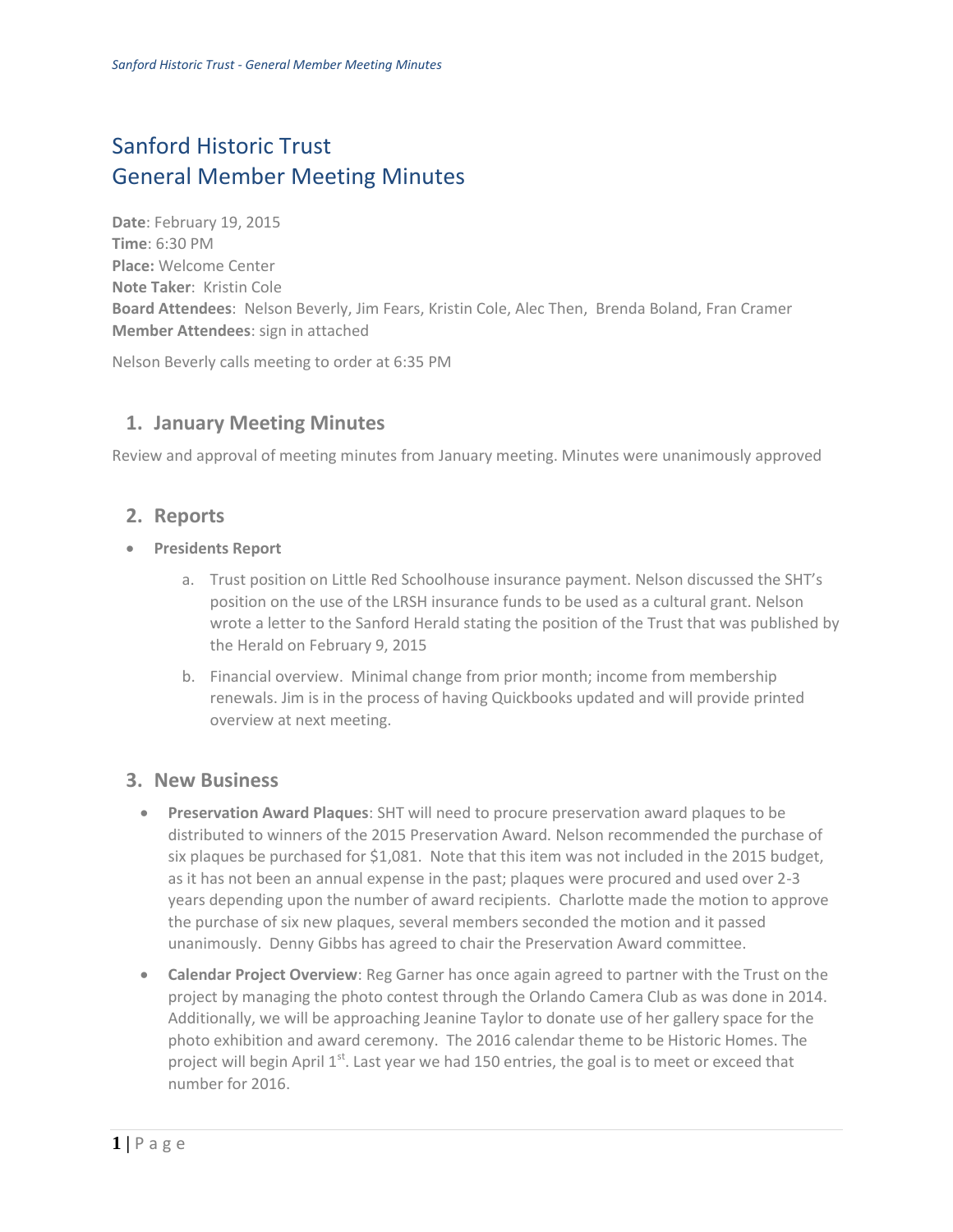- o The Trust will create a "write-up" that can be used by photographers as a means of introducing themselves to home owners when they are photographing homes.
- o Marketing efforts for the project will include 50 printed posters to be distributed to local businesses, messaging efforts on Facebook, NextDoor and other social media as appropriate.
- o Framing of photos was sponsored last year, we will need to procure a sponsor this year as well.
- **Sign Toppers: Nelson and Alec c**ontinue to work towards the approval and installation of the sign top markers on street signs within the historic district. Alec and Nelson are taking the lead in introducing and promoting the project with city officials.

Meeting adjourned at 6:48 p.m.

#### **Lecture Series**

 Christine Dalton, Sanford Historic Preservation Officer for the City of Sanford, introduced speaker Rick Gonzalez, AIA - President, REG Architects for a discussion on best practices for new development in Historic Downtown areas.

Minutes submitted by Secretary, Kristin Cole.